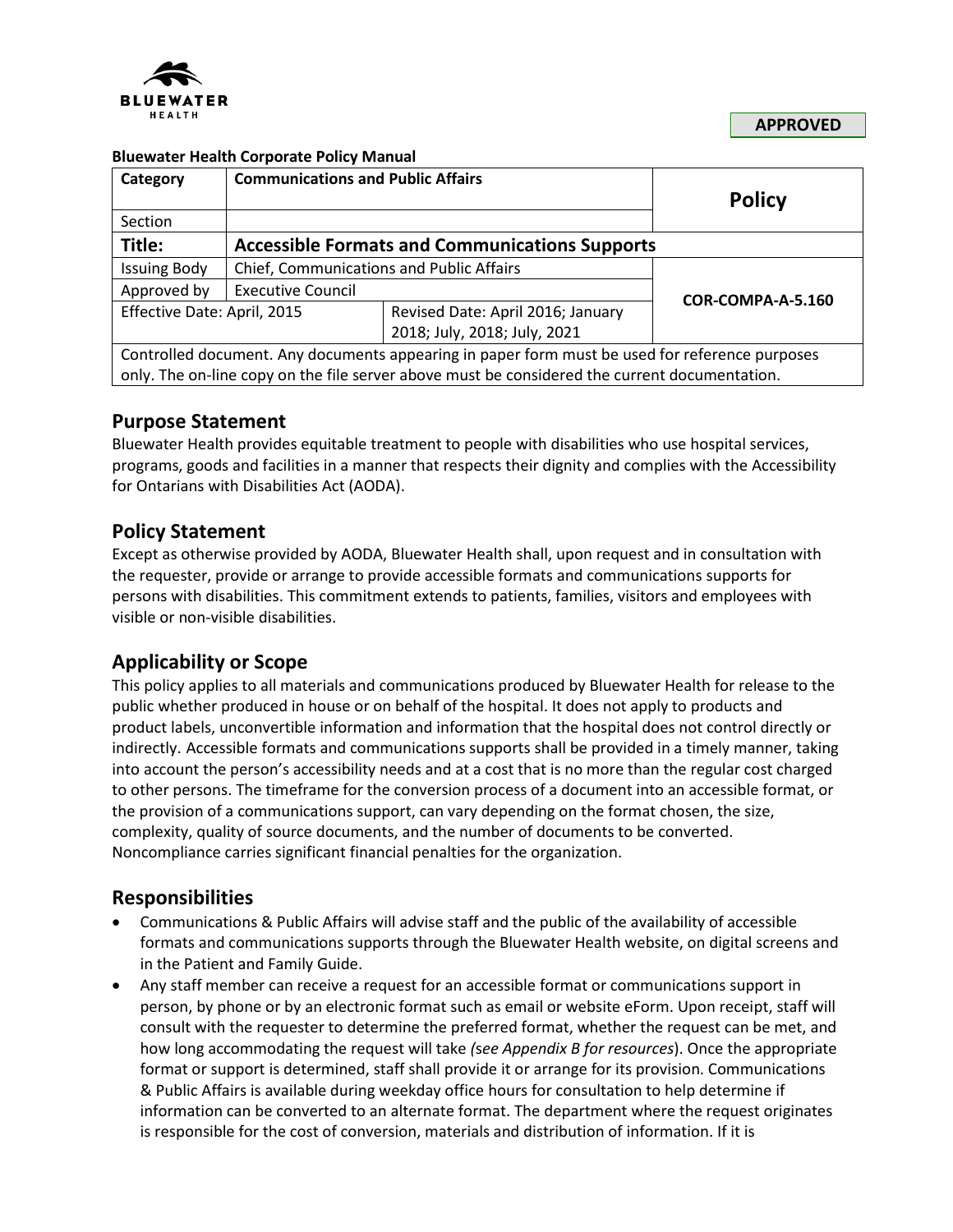determined the information or communications are unconvertible, the department shall provide the requester with:

- a) an explanation as to why the information or communications are unconvertible; and
- b) a summary of the unconvertible information or communications.
- Managers are responsible for:
	- $\circ$  Creating and maintaining services free from discrimination toward persons with disabilities.
	- $\circ$  Covering the cost associated with accessible formats and communication supports of materials originating from their departments, and tracking associated costs.
	- $\circ$  Ensuring employees are aware of this policy and are logging requests received by their departments.
	- o Ensuring employees are following through the requested accessible format and communication supports.
	- o Monitoring situations where requests for accessible formats and communication supports have not been provided and determine ways to make the information more convertible for the future.
	- o Ensuring staff provide requesters with an explanation as to why information or communications are unconvertible.
	- $\circ$  Overseeing the provision of a summary of the unconvertible information or communication support to the requester.

# **Contact information**

For clarification of this policy, contact Communications & Public Affairs at Ext. 4471 or by email at [communications@bluewaterhealth.ca.](mailto:communications@bluewaterhealth.ca)

### **Evaluation**

This policy will be updated in accordance with Bluewater Health's standard of three years.

# **Authority**

This policy is issued under the authority of the Chief, Communications & Public Affairs and approved by Executive Council.

### **References**

All patient information must be maintained in strict confidence and transmitted in a secure way in accordance with Bluewater Health's Confidentiality Policy [Accessibility for Ontarians with Disabilities Act, 2005, S.O. 2005, c. 11\]](http://www.e-laws.gov.on.ca/html/statutes/english/elaws_statutes_05a11_e.htm) [Accessibility Standards for Information and Communications](http://www.e-laws.gov.on.ca/html/source/regs/english/2011/elaws_src_regs_r11191_e.htm#BK9) [Bluewater Health Accessibility Policy](file:///H:/CORPORATE%20POLICIES%20&%20PROCEDURES/Section%201%20-%20Organization/COR-ORG-A-1.120%20Integrated%20Accessibility%20Standards%20Policy.pdf) [Human Rights Code, R.S.O. 1990, c. H.19](http://www.e-laws.gov.on.ca/html/statutes/english/elaws_statutes_90h19_e.htm) [Integrated Accessibility Standards](http://www.e-laws.gov.on.ca/html/source/regs/english/2011/elaws_src_regs_r11191_e.htm)

# **Definitions**

*Communication* - The interaction between two or more persons or entities, or any combination of them, where information that exists in any format, including text, audio, digital or images is provided, sent or received.

*Communication Supports* - May include, but are not limited to:

- **Verbal or written explanation** of a document, video or patient teaching aid
- **Screen reader software**: Screen readers use a speech-synthesizer to either read text from a computer screen or convert it to Braille. For readers to work, the original information must be formatted properly in a structured electronic file (ex: BrowseAloud)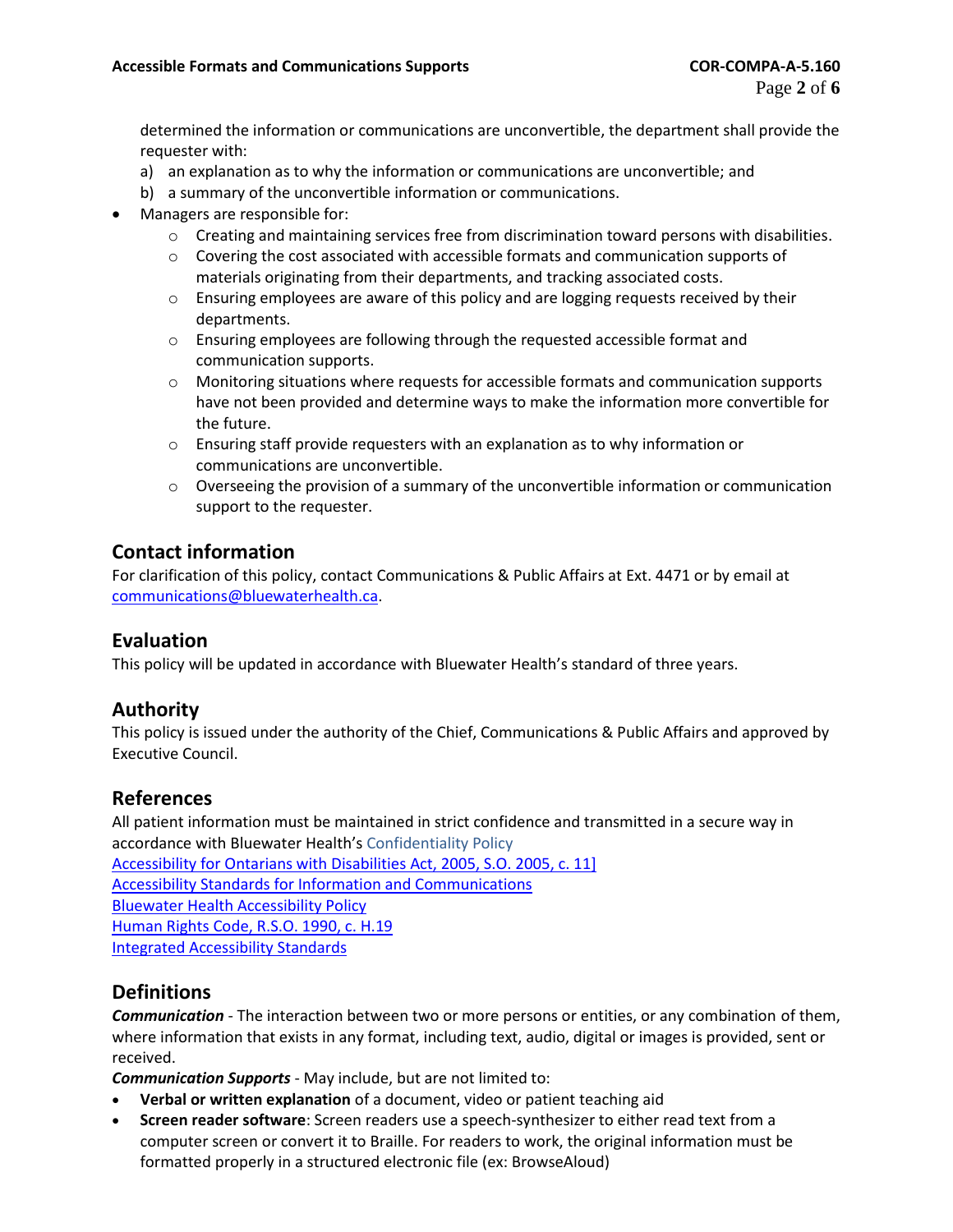- **Transcription:** The conversion of speech into a written or electronic text document.
- **Captioning:** The provision of written words that accompany spoken words in a video. Captioning usually appears on the bottom of the screen.
- **Sign language**
- **Alternative and augmentative communication supports:** Supports such as an FM loop system or Communication Access Realtime Translation (CART) – otherwise known as real-time captioning.

*Accessible Formats* - May include, but are not limited to:

- **Large print**: The minimum suggested font size for printed material is 12-point size, however someone with low vision may request up to 48-point font in order to read the information.
- **Plain language:** Keeping text as clear and as easy to read as possible is not only beneficial for people with learning disabilities and low literacy skills, it improves comprehension for all clients and will make adaptation to other formats easier. All technical terms and acronyms should be fully explained.
- **Electronic versions:** HTML or electronic text version online. An electronic text means of presentation of information in order to enable various computer programs to convert the information into a "readable" format. Electronic text where all illustrations or graphical information is explained fully in text. Ex. Microsoft Word – large text.
- **Recorded audio**
- **Braille:** A tactile system of raised dots representing letters. It is used by people who are blind or deafblind and is produced using Braille transcription software.

*Conversion Ready* - An electronic or digital format that facilitates conversion into an accessible format. *Unconvertible* - it is not technically possible to convert the information or communications; or the technology to convert the information or communications is not available.

All underlined terms in this document are defined in the **Corporate Policy and Procedure Glossary**.

# **Appendices**

Appendix A – Guidelines for Communicating with People Who Have Disabilities Appendix B – Resources for Accessible Formats and Communications Supports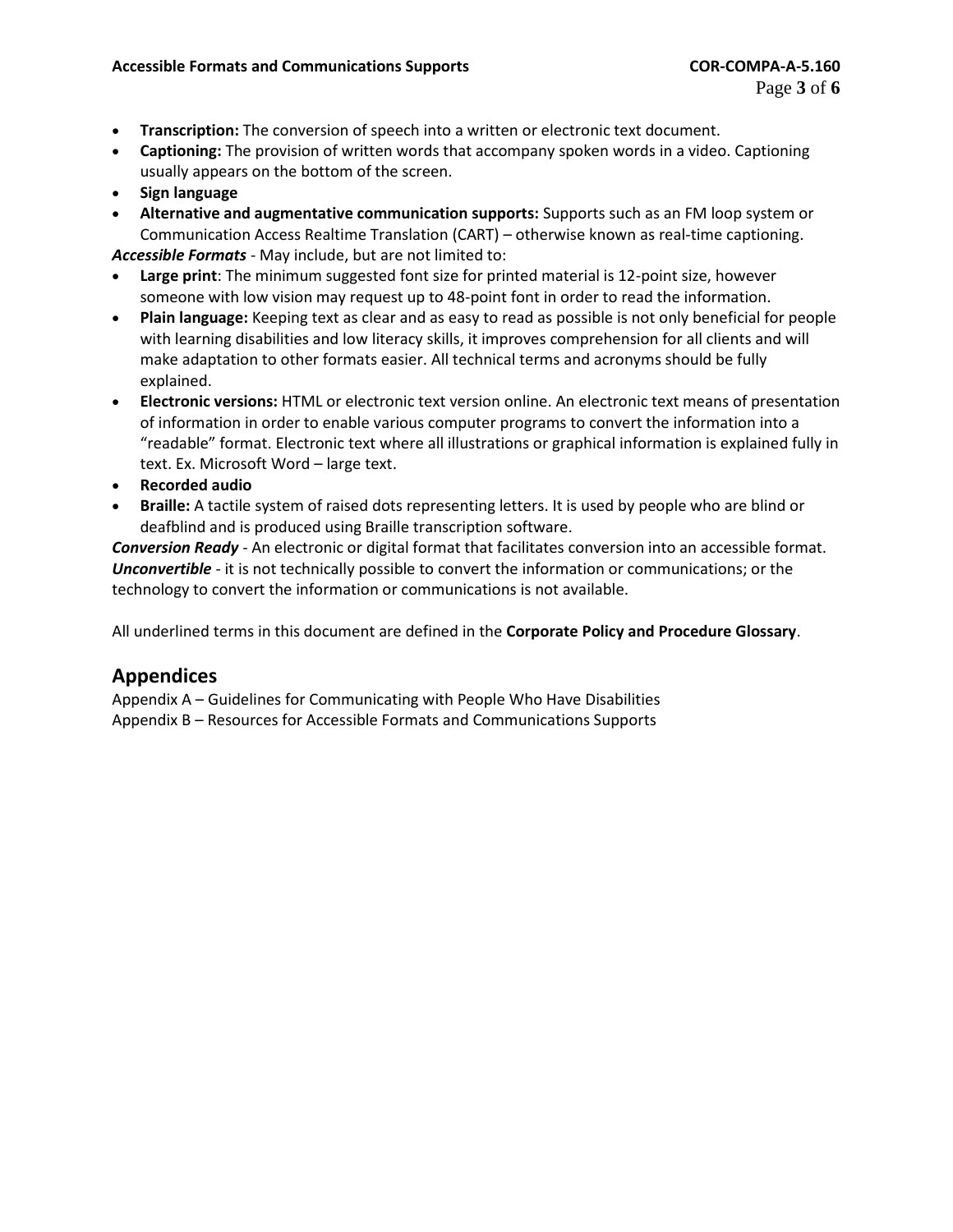### **APPENDIX A**

### **Guidelines for Communicating with People Who Have Disabilities**

The following information is provided by the Ministry of Community and Social Services

### **Hearing Impaired**

People experiencing hearing loss may use assistive devices, like hearing aids, special telephones, sign language interpreters, various amplifiers or a pen and paper. They may also read lips or prefer to communicate through email, texting or a TTY (available through 311 operators).

TTY stands for Teletypewriter, a type of telephone that allows callers to send typed messages to each other across phone lines. TTY users can directly call other TTY numbers or they can connect with a Relay Service. A standard phone user can also place a call to a TTY user through the Relay operator. You give the operator your name, the name of the person you are calling, and the number you wish to reach. Using the Relay Service locally is free. For long-distance, any standard long-distance charges would apply.

### **Visually Impaired**

Vision loss can restrict someone's ability to read signs, locate landmarks, or see hazards. Some clients may use a guide dog or white cane; others may not. Some customers simply need to view written materials like documents, receipts, menus, brochures, instructions or labels in large print, or with the help of a magnifier. Many also use electronic readers, which read information to them from an accessible document or an accessible website.

### **Deafblind**

A person who is deafblind cannot see or hear to some degree. Many people who are deafblind will be accompanied by an intervenor, a professional who helps with communicating.

Intervenors are trained in special sign language that involves touching the hands of the client in a two-hand, manual alphabet or finger spelling.

- Speak directly to your client, not to the intervenor.
- Identify yourself to the intervenor when you approach your client who is deafblind.
- A client who is deafblind is likely to explain to you how to communicate with them or give you an assistance card or a note explaining how to communicate with them.

### **Learning Disabilities**

A learning disability refers to a variety of disorders that affect how a person acquires, retains, or takes in information. People with learning disabilities learn differently.

Learning disabilities are specific impairments that can result in problems with reading and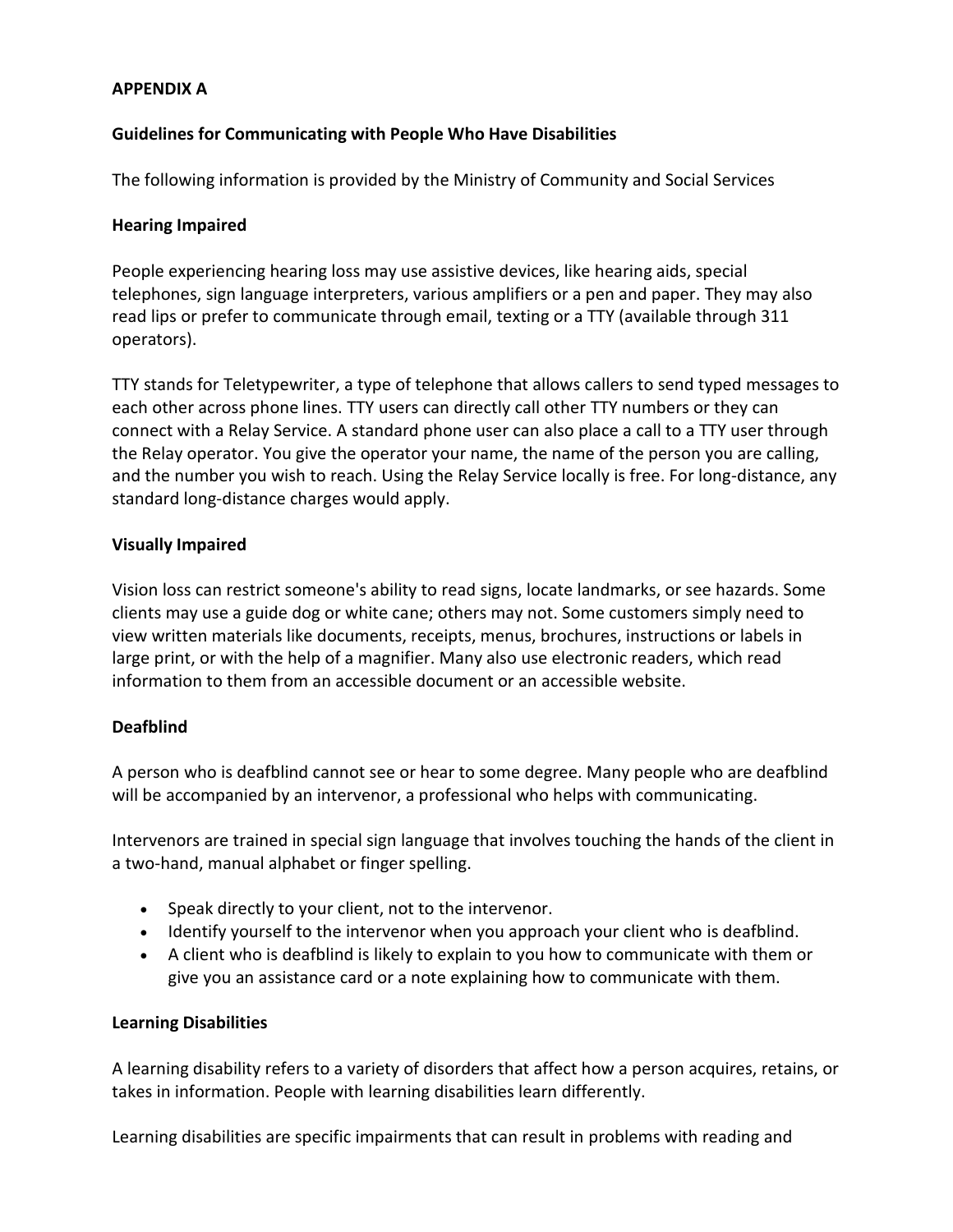language-based learning (dyslexia), problems with mathematics (dyscalculia), or problems with writing and fine motor skills (dysgraphia).

This disability may become apparent when the person has difficulty reading material or taking in and processing the information you are providing.

- Take some time people with some learning disabilities may take a little longer to process, understand and respond.
- Provide information in a way that works for your client. For example, keep a pen and paper handy. Explain, and then review and repeat the information to the client using your notes.
- If you are discussing confidential information, consider giving the notes to your client or offering to destroy them.
- Be prepared to explain any materials you provide for your clients.

# **Intellectual/Developmental Disabilities**

Developmental or intellectual disabilities can mildly or profoundly limit a person's ability to learn, communicate, do everyday physical activities and live independently. You may not be able to know that someone has this disability unless you are told, or you notice the way the person acts, asks questions or uses body language. However, they may understand you more than you realize.

- Don't assume what a person can or cannot do.
- Use plain language.
- Make sure your client understands what you've said. You can ask, "Do you understand this?"
- Provide one piece of information at a time. You can break down the information into simpler concepts, without exaggerating speech or gestures or being patronizing.
- You can repeat information.

# **Speech or Language Disabilities**

Cerebral palsy, stuttering, hearing loss or other conditions may make it difficult for the person to pronounce words or may cause slurring or stuttering. A person with this type of disability may use a communication board or other assistive devices.

- Do not assume that just because a person has this disability they also have another.
- Give your client whatever time they need to get their point across. If appropriate, offer to move to a more comfortable location.
- Ask questions that can be answered "yes" or "no," if possible.
- Do not interrupt or finish your client's sentences. Give them time to finish.